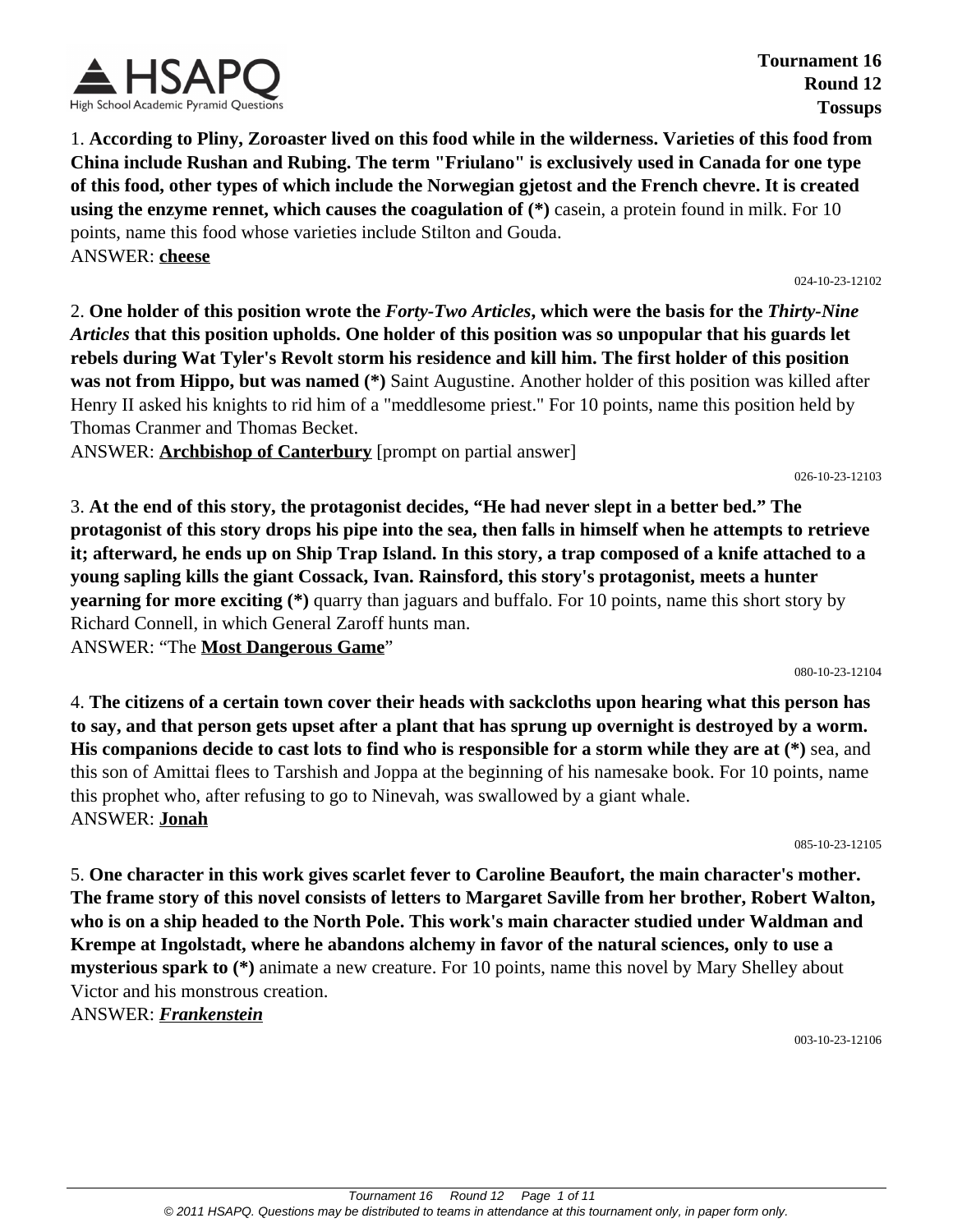6. **With the USSR, this man sent troops to the Republican side of the Yemeni Civil War. He joined his country with Syria in the United Arab Republic. He joined Muhammad Naguib to depose King Farouk with the Free Officers Movement. This African co-founder of the Non-Aligned Movement lost the (\*)** Six-Day War, built the Aswan High Dam, and nationalized the Suez Canal. For 10 points, name this man who preceded Anwar Sadat as President of Egypt during the 1960s. ANSWER: Gamal Abdel **Nasser**

079-10-23-12107

7. **This man composed a tone poem in which the title imp marries a girl in his underwater castle. This composer of a** *Cello Concerto in B Minor* **and** *The Water Goblin* **rose to fame when Fitz Simrock published his** *Moravian Duets***. This composer of the "Dumky Trio" was inspired to compose a work with movements based on** *The Song of Hiawatha* **and (\*)** African-American spirituals after a trip to Iowa. For 10 points, name this Czech composer of the "American" string quartet and the "New World" symphony.

ANSWER: Antonin **Dvorak** (DVAWR-zhahk)

079-10-23-12108

8. **One section of these materials is known as the depletion zone. These materials are characterized by a small gap between the Fermi level and the valence band. Impurities are added to these materials in order to create either extra electrons or electron holes in the N- and P-types of these materials, respectively. That process is called (\*)** doping. These materials, such as germanium and gallium arsenide, are used in electronic devices such as diodes and transistors. For 10 points, name these materials, such as silicon, that have electrical conductivity in between that of a conductor and an insulator. ANSWER: **semiconductor**s

003-10-23-12109

9. **One character created by this author is outraged and disheartened when his opponent commits the sealed Move 121. This author of a series of brief tales called the** *Palm-of-the-Hand* **stories wrote about a student who becomes close with a family of entertainers in "The Dancing Girl of Izu." In another of his novels, the businessman Shimamura has an (\*)** affair with the geisha Komako in a hot spring town. For 10 points, name this Nobel prize winning Japanese author of *The Master of Go* and *Snow Country*. ANSWER: Yasunari **Kawabata**

015-10-23-12110

10. **When these bodies of water do not flow into seas, they are dubbed "endorheic" (en-duh-REE-ik). When a glacier carves a cirque (SURK) into a mountain, one of them called a tarn may form. Glaciers also cause a series of interconnected ones given the name "Paternoster" (PAY-ter-NOS-ter). They are studied by limnologists (lim-NOL-uh-jists). When a meander is cut off from a river, a U-shaped one called an (\*)** "oxbow" or "billabong" is formed. For 10 points, name these bodies of water exemplified by Michigan and Superior. ANSWER: **lake**s

079-10-23-12111

11. **This man tried Draža Mihailovic, the leader of the Chetnik movement, which tried to undermine his authority. This man promoted "brotherhood and unity" among the six constituent nations that he ruled and announced himself "President for Life" in 1974. The only European founding member of the (\*)** Non-Aligned Movement, this leader was expelled from the Cominform, signaling his split with Joseph Stalin. For 10 points, identify this Communist leader of Yugoslavia. ANSWER: Marshall Josip Broz **Tito** [or Josip **Broz**]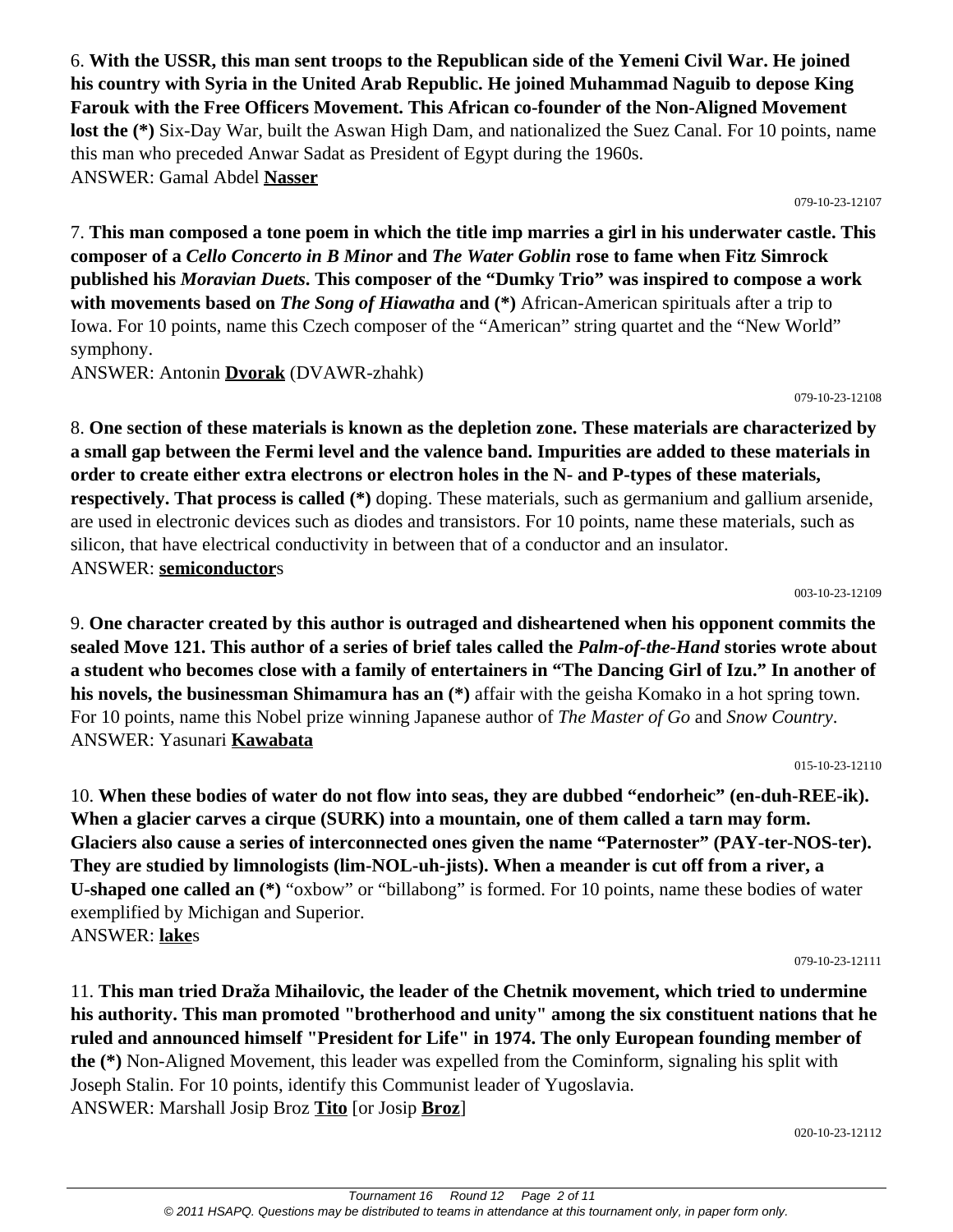12. **The protagonist of this novel works as a bellboy in a hotel, where he meets Hortense Briggs. A child is killed by a stolen car in which the protagonist is travelling, leading the protagonist to escape Kansas City and move to Lycurgus, New York. The protagonist of this novel falls for Sondra Finchley despite being forced to marry another woman. Ultimately, (\*)** Clyde is convicted after murdering Roberta Alden on a canoe ride. For 10 points, name this novel by Theodore Dreiser. ANSWER: *An American Tragedy*

024-10-23-12113

13. **This man published a 1629 translation of Thucydides'** *History of the Peloponnesian War* **into English. This man's works** *De Corpore***,** *De Homine***, and** *De Cive* **were to be part of this man's**  *Elements of Philosophy***. He described the causes of civil war in his book** *Behemoth; or, The Long Parliament***. In another of his works, he described fear of violence as the reason for creating a state and described the natural state of men's lives as (\*)** "nasty, brutish, and short." For 10 points, name this British philosopher who wrote *Leviathan*. ANSWER: Thomas **Hobbes**

030-10-23-12114

14. **Regions of this country include Glarus, St. Gallen, and Ticino. It includes the northern part of Lake Maggiore, and the largest lake entirely within this country is Lake Neuchâtel. Its namesake plateau lies between the Jura Mountains and the Alps. It shares Lake (\*)** Constance with Germany and Austria, and it has four official languages, including Romansh. For 10 points, name this country which is divided into cantons and which is home to Geneva.

ANSWER: **Switzerland** [or the **Swiss Confederation**]

024-10-23-12115

15. **This property can be calculated for a medium using an equation that takes a square root of the medium's ratio of specific heats, gas constant, and absolute temperature. When an object reaches this value for a medium, that object can experience choked flow and create a vapor cone. One equation involving this value places it in the denominator under the (\*)** velocity of an object, with the outcome of that equation being named for an Austrian physicist. For 10 points, name this property that is about 340 meters per second at sea level and is equivalent to a velocity of Mach 1.

ANSWER: **speed of sound** [or **Mach 1** before it is read; prompt on **Mach** before it is read; do not accept or prompt on "Mach number"]

023-10-23-12116

16. **A mirror in this painting shows the reflection of one candle stick, but not another one which sits further away. Commissioned by the artist's patron Edward James, it bears resemblance to the artist's earlier** *Not to be Reproduced***. This painting's mirror also shows the reflection of a black clock which is placed between the two (\*)** candlesticks and reads a few minutes past 12:40. Depicted below that clock is a trail of steam from a locomotive that strangely appears out of the fireplace. For 10 points, name this surrealist painting by René Magritte.

ANSWER: *Time Transfixed* [or *La Durée poignardée*]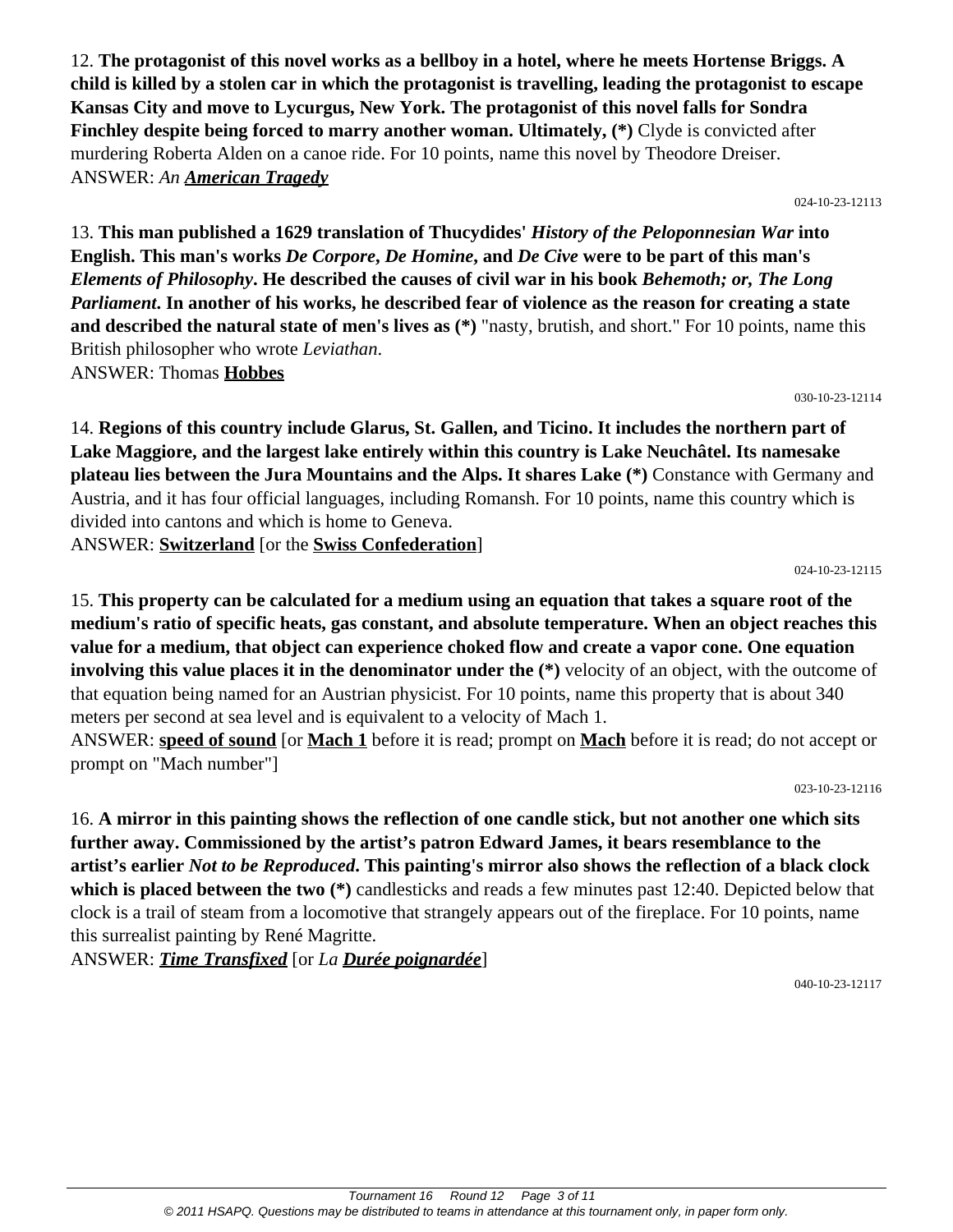17. **One member of this group of compounds, which regulates the reaction of 5-hydroxytrytophan to serotonin, is pyridoxine. Another member of this group is present alongside pyruvate dehydrogenase in the reaction of pyruvate to acetyl-CoA in the buildup to the Krebs cycle. A deficiency of that compound was observed in chickens fed a diet of polished rice. Deficiencies of different members of this group can cause diseases like(\*)** pellagra and beriberi. For 10 points, name this group of compounds that includes riboflavin and thiamin, which were discovered after vitamin A. ANSWER: **B vitamins** or **B complex** (prompt on "vitamins" before mentioned)

064-10-23-12118

18. **This building includes a painting that shows a priest and an Indian looking out of a window and seeing the enslavement of Native Americans,** *Batholome de Las Casas***.** *Columbus and the Indian Maiden* **is found in its Brumidi Corridors. This building's sculpture** *Car of History* **leads into its Statuary Hall, and it was designed by Charles Bulfinch and (\*)** Benjamin Latrobe. The fresco *The Apotheosis of Washington* hangs from the dome of this building's Rotunda. For 10 points, name this home of the United States Congress. ANSWER: United States **Capitol**

030-10-23-12119

19. **This conflict was preceded by the London Straits Convention. This conflict was instigated in part by concern over one side's upholding of the Treaty of Kuchuk Kainarji. One event during this war was the Massacre of Sinope. This war saw the first Siege of Sevastopol. During this war, the British Heavy Brigade made an attack at the Battle of (\*)** Balaclava. For 10 points, name this 1850s war over a former Ottoman territory whose fighting inspired "The Charge of the Light Brigade." ANSWER: **Crimean** War

081-10-23-12120

20. **In a notable film performance, this song comforts children who are afraid of a thunderstorm. John Coltrane titled an album after this song, some of whose title objects include "bright copper kettles," "schnitzel with noodles," and "brown paper packages tied up with strings." The singer of this song likes to (\*)** remember the title objects "when the dog bites" and "when the bee stings." For 10 points, name this song from *The Sound of Music* whose title entities are Maria von Trapp's best-loved objects.

ANSWER: "**My Favorite Things**"

026-10-23-12121

21. **After this man was cast to sea with his mother in a wooden chest, the two were taken in by a fisherman named Dictys. It was the intentions of Dictys's brother Polydectes towards this man's mother that would eventually inspire him to go on his most notable quest after he was tasked with obtaining an impossible wedding present because he was too poor to afford a horse. That quest would lead him to acquire some winged sandals, a helm of invisibility, and a (\*)** reflective shield, which would come in handy against his adversary's stone gaze. For 10 points, name this son of Danae who slew Medusa.

ANSWER: **Perseus**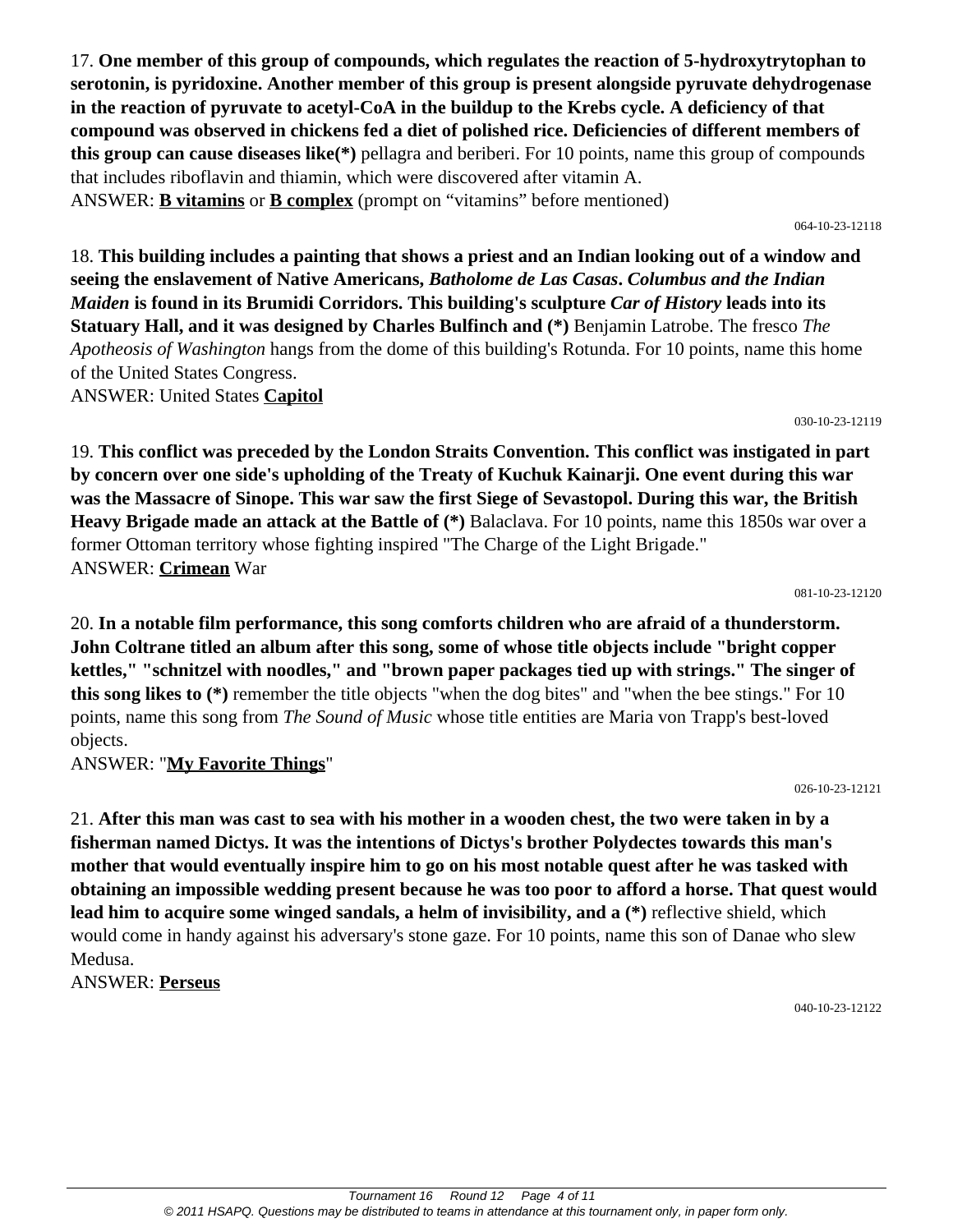22. **The IS/LM model assumes that this value is zero. A sharp drop in supply results in the "cost-push" variety of this phenomenon, which is contrasted with the "demand pull" variety. The nominal interest rate and real interest rate are computed before and after adjusting for this phenomenon, particularly high values of which were experienced by the (\*)** Weimar Republic and Zimbabwe. For 10 points, identify this phenomenon quantified by the change in the Consumer Price Index, a decrease in purchasing power corresponding to an increase in prices. ANSWER: **inflation**

020-10-23-12123

23. **One of this author's plays features the deathbed revelations of Andy, who describes the starkly contrasting relationship he has with his two sons, Fred and Jake, with that of his daughter Bridget. This author of** *Moonlight* **wrote a work in which a seemingly sexual encounter between Ruth and Joey occurs despite Ruth's marriage to Joey's brother Teddy. In another of his plays, Gus and Ben, two potential assassins, await (\*)** instructions from the title device but are repeatedly disappointed. For 10 points, name this author of *The Homecoming* and *The Dumbwaiter*. ANSWER: Harold **Pinter**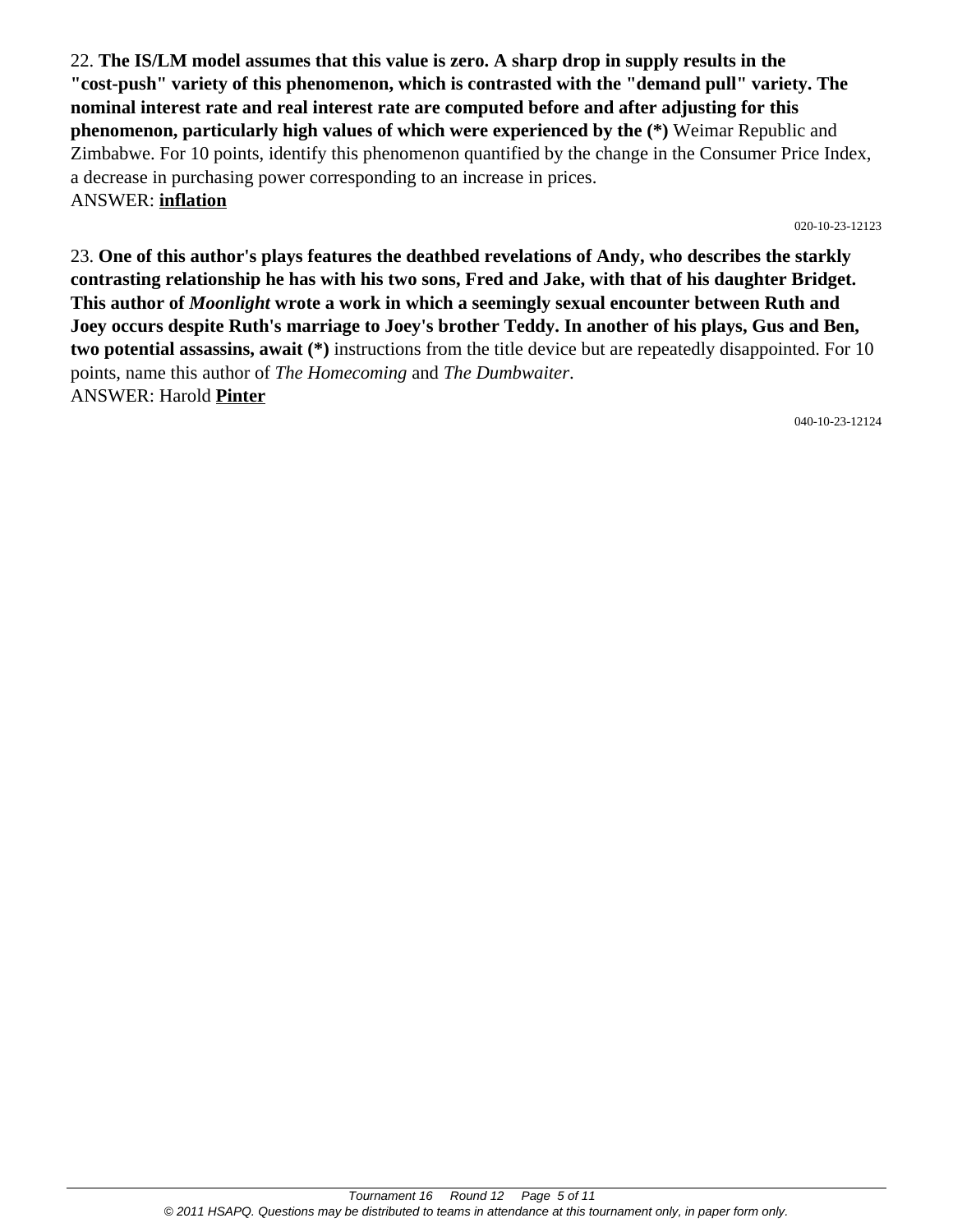

1. In the follow-up to this event, one participant accused the other of "woolly thinking" concerning the islands of Quemoy and Matsu. For 10 points each:

[10] Name this event, the first of its kind to be televised, in which polls declared one participant the winner after the other was regularly shown sweating and with a five o'clock shadow.

ANSWER: first **Kennedy-Nixon** debate [or first **1960 presidental debate**; accept names in either order; accept reasonable equivalents]

[10] The nationally televised presidential debate did not return until this election year, which also saw the first televised vice presidential debate, between Walter Mondale and Bob Dole.

#### ANSWER: **1976**

[10] Those 1976 debates proved largely a disaster for this then-incumbent President, who during them inexplicably claimed that "there is no Soviet domination of Eastern Europe."

ANSWER: Gerald Rudolph **Ford** [or Leslie Lynch **King**]

003-10-23-12201

2. This man wrote biographies of ancient Romans and Biblical figures in his *On Illustrious Men*, and at his death he left unfinished another biography entitled *Africa*. For 10 points each:

[10] Name this 14th-century Italian poet who addressed most of his love poems to a mysterious Laura. ANSWER: **Petrarch** [or Francesco **Petrarca**]

[10] Sometimes known as *Rime Sparse*, or *Scatter Rhymes*, this collection of 366 poems by Petrarch is largely about Laura.

ANSWER: *Il Canzoniere* [or *The Song Book*]

[10] A friend of Petrarch, this other poet is best known for writing about a group of ten people escaping the Black Death in Florence in his *The Decameron*.

ANSWER: Giovanni **Boccaccio**

083-10-23-12202

3. This woman and her husband, Pierre, discovered polonium and radium. For 10 points each:

[10] Name this winner winner of the 1911 Nobel Prize in Chemistry.

### ANSWER: Marie **Curie** [or Maria **Sklodowska**]

[10] Joseph Priestley and Antoine Lavoisier both claimed to first discover this element, but the credit is usually given to Carl Wilhelm Scheele.

### ANSWER: **oxygen**

[10]This man discovered silicon, cerium, and selenium.

ANSWER: Jöns Jacob **Berzelius**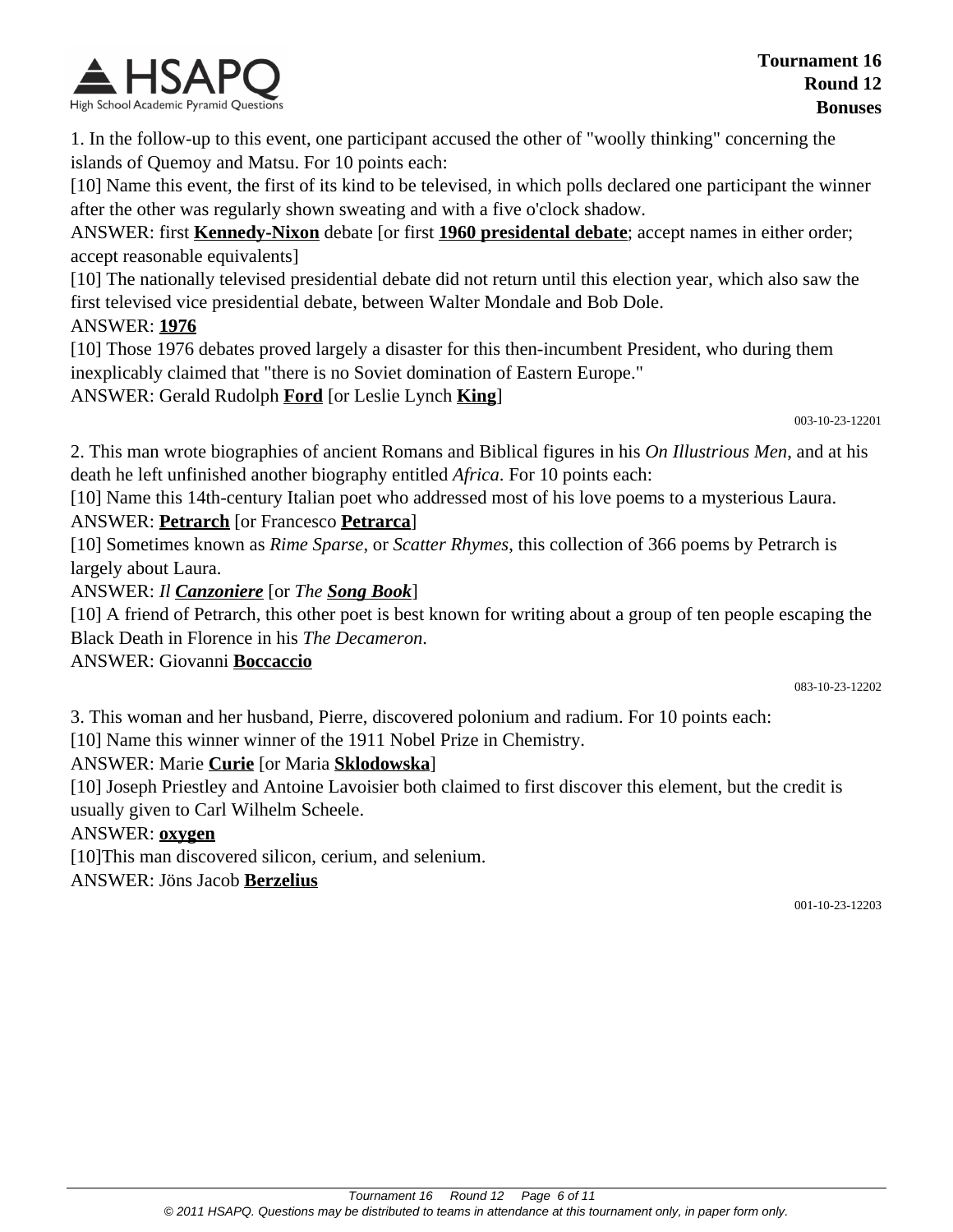4. "On Banck the Usurer" and "To Sir Luckless Woo-all" are among this man's epigrams. For 10 points each:

[10] Name this British playwright who wrote about Old Knowell and his servant Brainworm's trip to London to spy on his son Edward Knowell and Wellbred in his play *Every Man in His Humour*.

## ANSWER: Ben **Jonson**

[10] Ben Jonson wrote this play whose sly title character and his servant Mosca dupe the lawyer Voltore and the Corbaccio into giving him generous gifts in the hope of gaining the title character's inheritance. ANSWER: *Volpone*

[10] Jeremy, AKA Face and Lungs, is Master Lovewit's butler in this play in which he and Dol Common swindle Abel Drugger and Epicure Mammon.

## ANSWER: *The Alchemist*

5. Inhabitants of this region wear traditional hats known as "Bollenhuts." For 10 points each:

[10] Name this arboreal region of Baden-Württemberg, also known for a namesake type of cake and for being heavily damaged due to air pollution and acid rain.

## ANSWER: **Black Forest** [or **Schwarzwald**]

[10] This major European river, which flows through the capital cities of Belgrade, Budapest, Bratislava, Vienna, begins at the confluence of the Breg and Brigach Rivers in the Black Forest.

## ANSWER: **Danube** River

[10] A major craft industry in the Black Forest is the production of these timekeeping devices. They are named for the resemblance of the sound of their chimes to the song of a certain bird.

## ANSWER: **cuckoo clock** [prompt on **clock**]

6. The protagonist of this short story has a horse named Gunpowder. For 10 points each:

[10] Name this short story by Washington Irving that sees Ichabod Crane disappear after being pursued by the Headless Horseman.

ANSWER: "The **Legend of Sleepy Hollow**"

[10] In the story, Ichabod competes with this character for the love of Katrina Van Tassel.

## ANSWER: **Brom Bones** [or **Abraham Van Brunt**]

[10] Old Scratch tempts the title character with Captain Kidd's treasure in this short story by Irving. He becomes a money lender before his soul is taken by the demon.

ANSWER: "The **Devil and Tom Walker**"

001-10-23-12206

003-10-23-12205

7. Answer these questions about the Roman Empire's reach into what is now Great Britain, for 10 points each.

[10] Stretching from Solway Firth to Segedunum, this 73 mile defensive structure was named after the third of the Five Good Emperors.

## ANSWER: **Hadrian's Wall**

[10] Around 60 AD, this queen of the Iceni tribe in eastern Great Britain led an uprising against Roman forces that was suppressed at the Battle of Watling Street.

### ANSWER: **Boudica** or **Boadicea**

[10] The major Roman conquest of Great Britain occurred under this Roman Emperor who came to power after the Praetorian Guard assassinated Caligula.

ANSWER: Tiberius **Claudius** Caesar Augustus Germanicus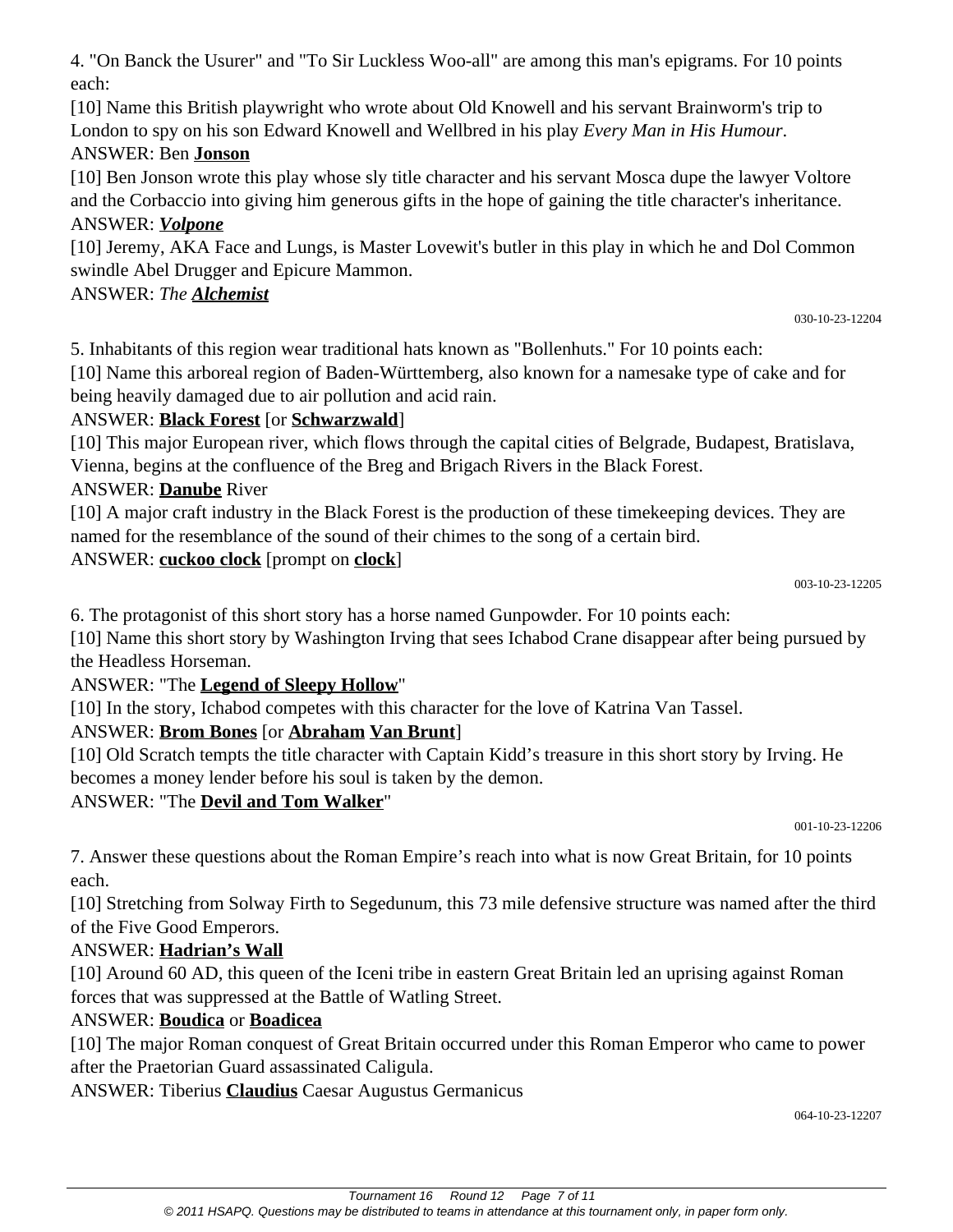8. The vertical line test tests if a graph represents one of them. For 10 points each:

[10] Name this mathematical concept stated as *f* of *x*, in which every value in the set of inputs, called the domain, maps a single value in the set of outputs, called the range.

### ANSWER: **function**

[10] A function has this property if it passes the horizontal line test, meaning every element in the domain is mapping no more than one element in the range and vice versa.

ANSWER: **injective** [or **injection**; or **one-to-one**; do not accept "bijective"; do not accept "surjective"; do not accept "one-to-one correspondence"; do not accept "onto"]

[10] For a given function  $f(x)$ , these are values of x such that  $f(x)$  equals x.

## ANSWER: **fixed point**s [or **invariant point**s]

079-10-23-12208

9. Tunicates are members of this phylum. For 10 points each:

[10] Name this phylum that contains vertebrates such as jaguarundis, sarcastic fringeheads, and axolotls.

## ANSWER: **Chordata** [**Chordate**s]

[10] Chordates are members of this group of Bilaterians in which the blastopore eventual becomes the anus and a new opening becomes the mouth.

### ANSWER: **deuterostome**s

[10] Early on, deuterotomes experience this form of cell division as opposed to the spiral method used in protostomes.

### ANSWER: **radial** cleavage

001-10-23-12209

10. Although he was first interested in zoology, this man later became interested in psychology and during his time in Paris he created reading tests for children. For 10 points each:

[10] Name this Swiss psychologist who is better known for his four stages of cognitive development, which include the formal operational and concrete operational stages.

### ANSWER: Jean **Piaget** (pee-ah-zhay)

[10] This is the first stage of Piaget's theory of cognitive development; it sees children often make A-not-B errors.

### ANSWER: **sensorimotor** stage

[10] Piaget suggested that during the sensorimotor stage children learn to grasp this concept, the understanding that even though an object cannot be seen or heard, it continues to exist.

### ANSWER: **object permanence**

083-10-23-12210

11. This character worships the god Benamuckee, and is taught to address the man who teaches him English as "Master." For 10 points each:

[10] Name this man whose presence is first realized when another character sees his footprint in the sand. ANSWER: **Friday**

[10] Friday is saved from death by the title shipwrecked sailor of this English author's novel *Robinson Crusoe*.

## ANSWER: Daniel **Defoe**

[10] Defoe's periodical *The Review* helped inspire this author to write *The Tatler* along with Joseph Addison.

ANSWER: Richard **Steele**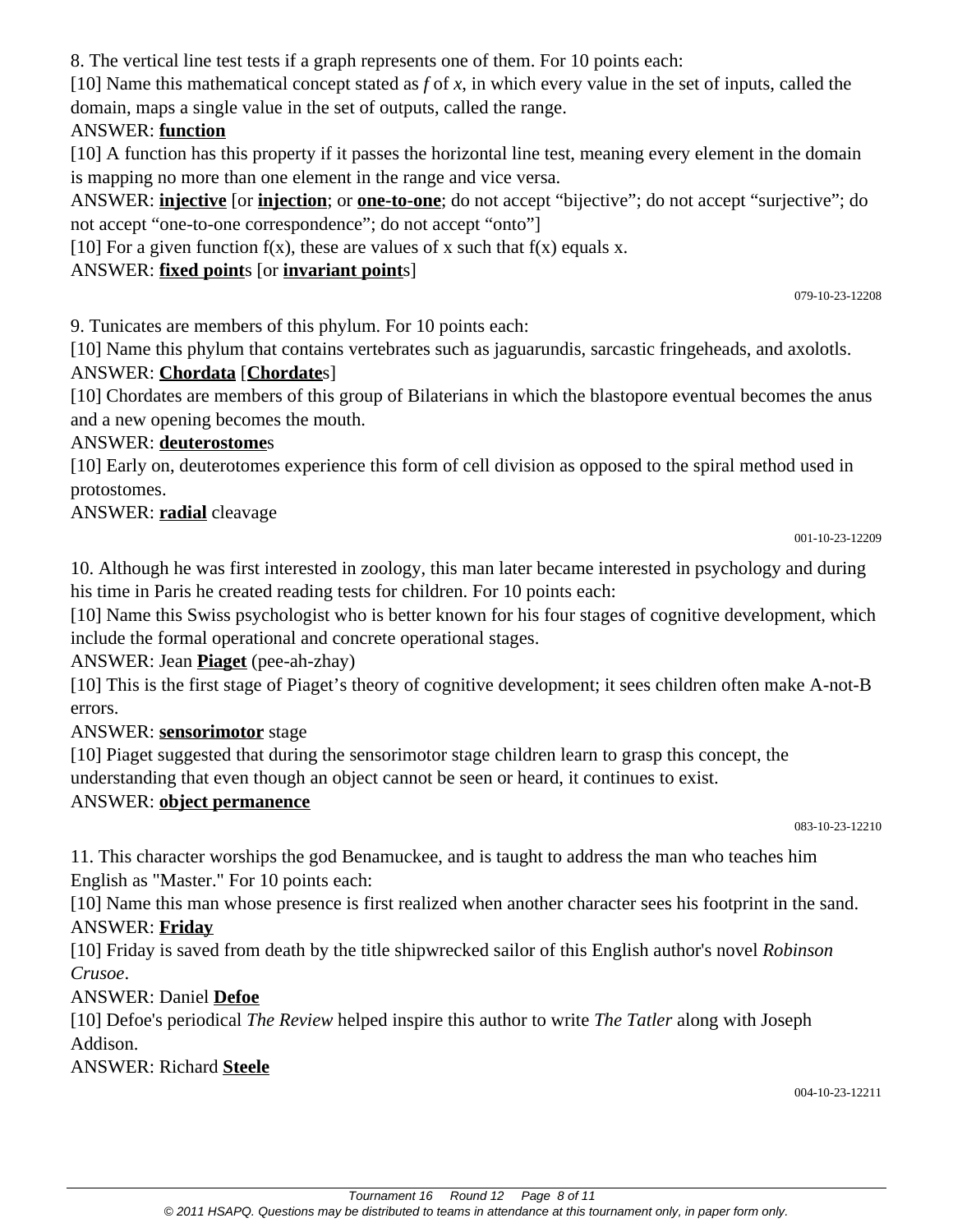Tournament 16 Round 12 Page 9 of 11 © 2011 HSAPQ. Questions may be distributed to teams in attendance at this tournament only, in paper form only.

12. This city features a Congressional Palace with a bowl-shaped Chamber of Deputies, and was designed to look like an airplane from above. For 10 points each:

[10] Name this South American capital planned by Lucio Costa and Oscar Niemeyer.

# ANSWER: **Brasilia**

[10] Oscar Niemeyer's teacher, Le Corbusier (core-BOO-see-ay), planned this capital city of Punjab in the wake of Pakistan's independence. It features the Open Hand Monument.

# ANSWER: **Chandigarh** (SHAN-dee-gar)

[10] This other capital city includes diagonal boulevards as per Pierre L'Enfant's plan. Its National Mall features the Smithsonian Institution and the White House.

ANSWER: **Washington**, D.C.

13. Across the street, a storefront with a cash register can be seen underneath a row of half-drawn blinds. For 10 points each:

[10] Name this painting in which three people drink coffee in a diner underneath a sign for five-cent Phillies cigars.

# ANSWER: *Nighthawks*

[10] *Nighthawks* was painted by this American artist, who showed a fire hydrant, a barber's pole, and a similar row of shops in *Early Sunday Morning*.

# ANSWER: Edward **Hopper**

[10] Edward Hopper's teacher, Robert Henri, founded this artistic movement. Members, such as George Bellows and "The Eight," painted realistic depictions of the slums and poverty of New York. ANSWER: **Ashcan** School

082-10-23-12212

14. Answer these questions about contemporary Indonesian history, for 10 points each.

[10] In 1999 Indonesia gave up control of this modern nation after a bloody occupation lasting since 1975. This nation has its capital at Dili.

ANSWER: **East Timor** [or Democratic-Republic of **Timor-Leste**; or Republika Demokratika **Timor Lorosa'e**; or Republica Democratica de **Timor-Leste**]

[10] After gaining independence from the Netherlands, Indonesia was first ruled by this advocate of "Guided Democracy" and co-founder of the Non-Aligned Movement.

# ANSWER: **Sukarno**

[10] From 2001 to 2004, Indonesia was ruled by this woman, the country's first female president. She was succeeded by its current president, Susilo Bambang Yudhoyono.

ANSWER: Dyah Permata **Megawati** Setiawati Sukarnoputri

064-10-23-12214

15. The first season of this TV show was co-hosted by Brian Dunkleman and its current host. For 10 points each:

[10] Name this Fox TV show created by Simon Fuller that helped make famous General Larry Platt and William Hung.

# ANSWER: *American Idol*

[10] This lead singer for Aerosmith was added as a judge for *American Idol*'s tenth season along with Jennifer Lopez.

ANSWER: Steven **Tyler** [or Stephen Victor **Tallarico**]

[10] This man won the ninth season of *American Idol* over Crystal Bowersox.

ANSWER: Lee **DeWyze** [or Leon James **DeWyze**, Jr.]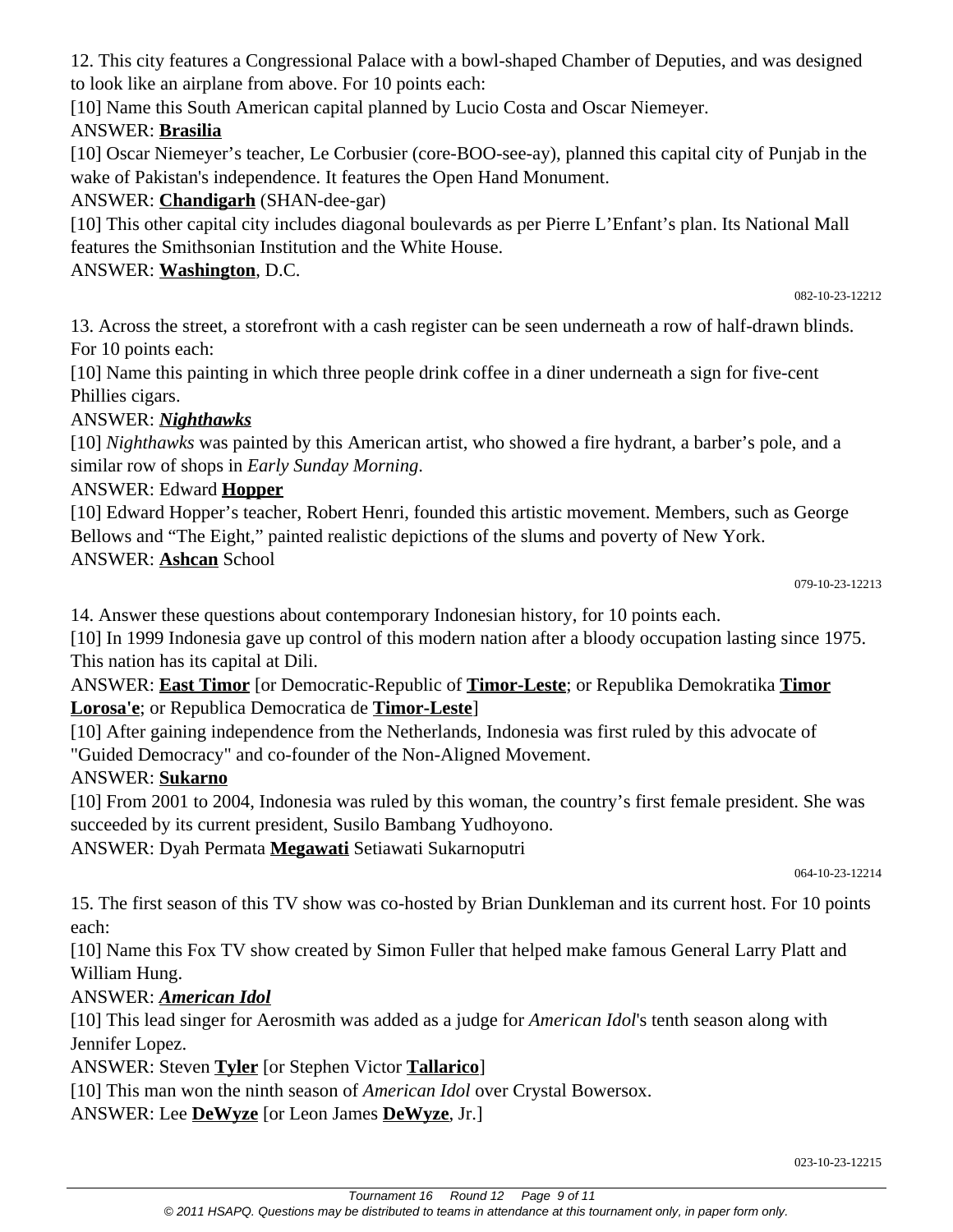16. For a sphere, this quantity equals two-fifths times mass times radius squared. For 10 points each:

[10] Name this quantity that is multiplied by angular acceleration to give torque.

## ANSWER: **moment of inertia** [or **I**; prompt on **inertia**]

[10] This theorem states that moment of inertia around the namesake construct equals the moment of inertia at the center of mass plus the product of mass and the square of distance to that construct.

### ANSWER: **parallel axis** theorem [or **Steiner**'s theorem]

[10] The moment of inertia is one of these generalizations of a matrix to multiple indices. A matrix is a rank-2 version of these things.

ANSWER: **tensor**s

003-10-23-12216

17. This event was instigated by Catherine de Medici six days after the marriage of her daughter. For 10 points each:

[10] Name this 1572 massacre of Huguenots that started in Paris.

## ANSWER: **St. Bartholomew's Day** Massacre

[10] This man converted to Catholicism and fought in a war with Henry III and Henry of Guise before becoming king of France in 1589.

ANSWER: **Henry IV** of France [or **Henry of Navarre**; or **Henry III of Navarre**; or **Henry of Bourbon**; prompt on **Henry**]

[10] Henry IV signed this edict in 1598, which granted more religious and civil freedom to Huguenots.

### ANSWER: Edict of **Nantes**

023-10-23-12217

18. Every four years many adherents of this religion attend the massive pilgrimage of Kumbh Mela. For 10 points each:

[10] Name this religion which holds the Ganges sacred, the third largest religion in the world.

## ANSWER: **Hindu**ism

[10] Hindus celebrate the return of Lord Rama in this five day festival of lights that usually occurs during October or November.

## ANSWER: **Diwali** [or **Devali**]

[10] The most common form of worship in Hinduism are these rituals, which can range from simple daily rites to elaborate festivals held in temples.

ANSWER: **puja**s

015-10-23-12218

19. The Egyptians had an extensive conceptualization of the soul. For 10 points each,

[10] The Ib represented this aspect of a person that was weighed by Anubis in a ceremony during the afterlife.

## ANSWER: **heart**

[10] Offerings such as food and drink were left in Egyptian burial sites to appease a person's spirit, which was known by this name.

## ANSWER: **ka**

[10] Some insight into the Egyptian's conceptualization of the soul can be gained from reading this funerary text. Another text sometimes known by this name is properly called the *Bardo Thodol* in Tibetan. ANSWER: **Book of the Dead**

040-10-23-12219

© 2011 HSAPQ. Questions may be distributed to teams in attendance at this tournament only, in paper form only.